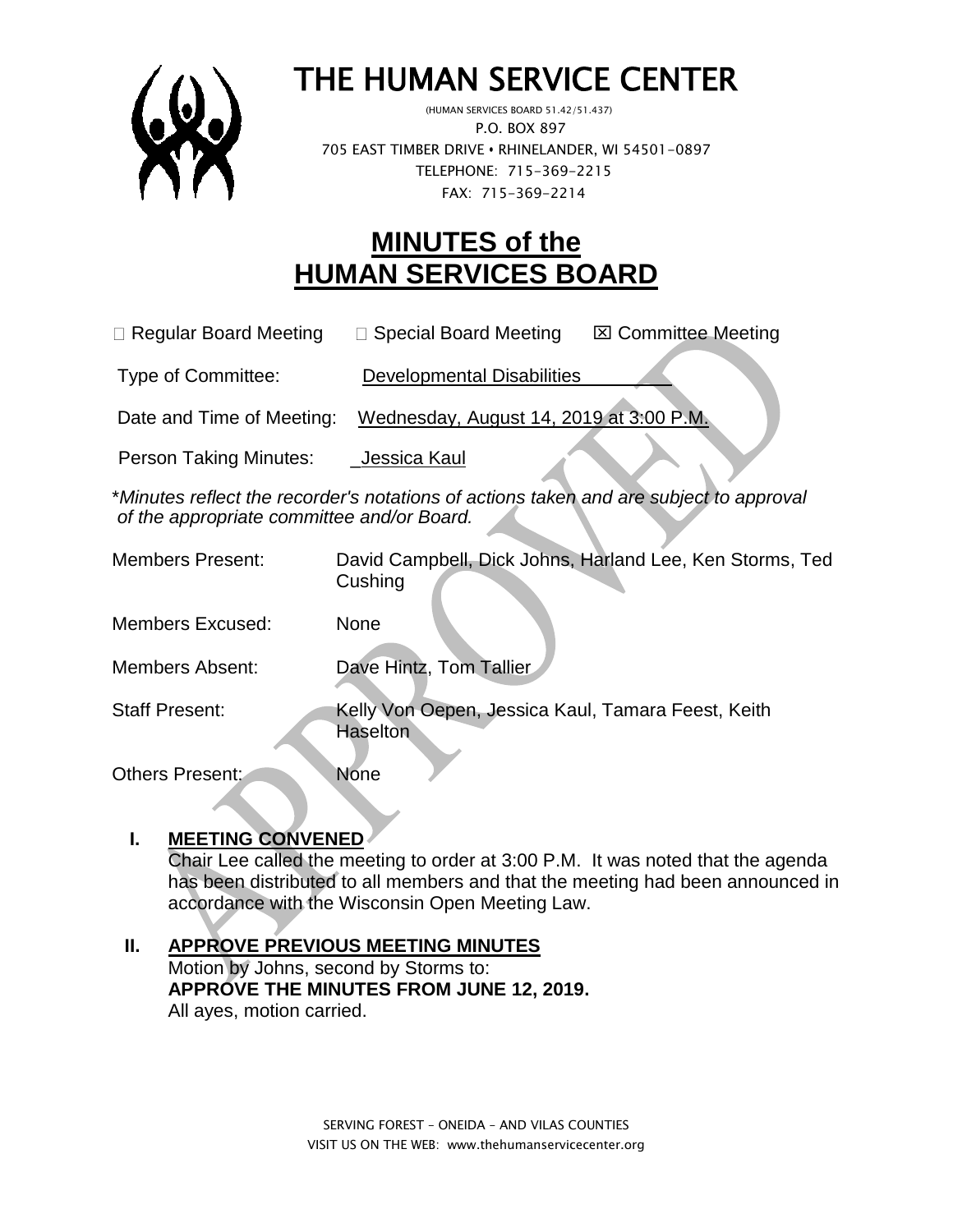#### **III. BIRTH TO 3 PROGRAM UPDATE**

Von Oepen updated the committee on the status of the two University of Wisconsin-Whitewater Birth to 3 interns, who have completed their internships. The interns experienced administrative duties and time in the field with providers and case managers. They also both completed a project – one intern redesigned the Birth to 3 section on the HSC website and the other intern assembled a tricounty resource guide for families.

Von Oepen told the committee about the MetaStar audit the week of July 22, 2019. Auditors reviews eight client charts. Official final communication has not yet been received, but auditors had noted that charts were precise and wellorganized and it was easy to follow the "story" of each child. Official audit results will be presented to committee once received.

Von Oepen reported that Dana Romary, DHS Technical Assistance, met with her team on July 26, 2019 to complete third quarter face-to-face contact.

Von Oepen reported 22 referrals in July, three (3) from Forest, fourteen (14) from Oneida, and five (5) from Vilas. Referrals were received from a variety of locations, including Crandon, Rhinelander, and Lake Tomahawk. Referral sources included Ascension, Aspirus, Oneida County Department of Social Services, and Marshfield Clinic. Von Oepen reported 64 children are currently receiving services.

#### **A. Early Head Start Home Visitation Contract-Action Item**

Von Oepen communicated to the committee that The Human Service Center has been approached about the potential for partnering with Rhinelander-based Family and Child Learning Centers to perform home visits as part of the federal Early Head Start program. Von Oepen noted that this would align well with the Birth to 3 program, as well as allow us to reach children that may not be eligible for the Birth to 3 program.

Von Oepen noted that the home visitation program would provide an opportunity for HSC to enhance family education services and ensure connections to much needed community resources. Home visitors can have a positive impact on the overall wellbeing of at-risk children in the tri-county area.

One FTE employee would need to be hired to perform the assessments, weekly home visits, and socialization events with families in the program. Cost of hiring would be offset by funding by Family and Child Learning Centers via the Early Head Start Program, as funds would flow directly to grantees.

Motion by Cushing, seconded by Storms to:

**APPROVE THE EARLY HEAD START CONTRACT AS PRESENTED TO BE FORWARDED TO FINANCE AND PERSONNEL COMMITTEES.**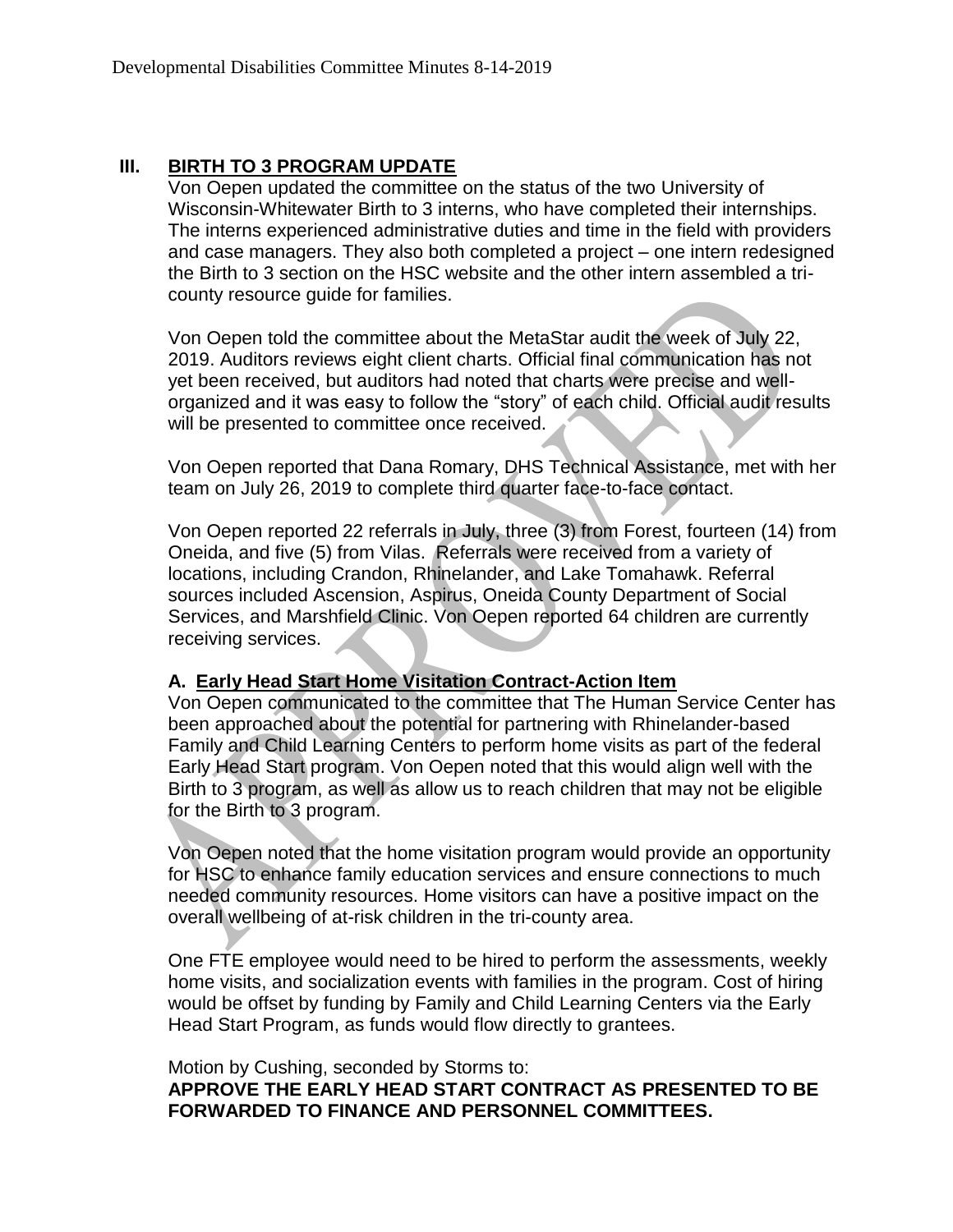All ayes; motion carried.

### **IV. CHILDREN'S LONG-TERM SUPPORT SERVICES PROGRAM UPDATE**

Von Oepen updated the committee about the MetaStar audit the week of July 22, 2019. Auditors reviewed 30 files to ensure compliance with the Home and Community Based Services waiver requirements. Exit interviews with auditors expressed that charts were well-organized. Official communication from auditors will be presented to committee once received.

Von Oepen reminded the committee that, effective July 1, 2019 we can no longer have a waiting list for CLTS clients. Von Oepen has dedicated one case manager to handle intakes. Once a referral to CLTS is made, HSC has 10 calendar days to schedule a home visit, 45 calendar days to complete the function screen, and 60 calendar days to complete the enrollment.

#### **A. Staff Vacancy**

Von Oepen reported that an internal candidate has been hired to fill the role of full-time CLTS case manager to replace a case manager that retired in June. The new case manager will begin on August 15, 2019.

### **B. Rate Setting Update**

Von Oepen provided an update on the rate setting initiative. Rates are being monitored and authorizations/expenditures on ISPs are being updated as needed.

## **V. MEDICAL ASSISTANCE PERSONAL CARE PROGRAM UPDATE**

Von Oepen noted that there are currently 20 children in the MAPC program. Oneida County has eleven (11) consumers, Vilas has nine (9), and Forest has zero.

Von Oepen communicated to the committee that HSC is facing a shortage of MAPC workers due to rates/wages being raised for the CLTS providers but not the MAPC providers.

# **VI. 2020 DEVELOPMENTAL DISABILTIES BUDGET**

Haselton discussed the proposed 2020 budget for the Developmental Disabilities programs. He reviewed total budgeted expenses, program revenue, and revenue needed. Haselton noted differences in 2020 budget versus the 2019 budget. For the Birth to 3 program, the difference of \$80,000 reflects the potential addition of the Early Head Start Home Visitor contract/position. He also noted that CLTS is facing a substantial change in 2020 due to state initiatives including no waitlist and increase in respite care expenditures following the rate setting initiative.

In the CLTS program, the newly implemented foster care reimbursement also contributed to increased expenditures. Feest discussed the deficit and noted cost-containment efforts made by the Agency. Motion by Cushing, seconded by Lee to: